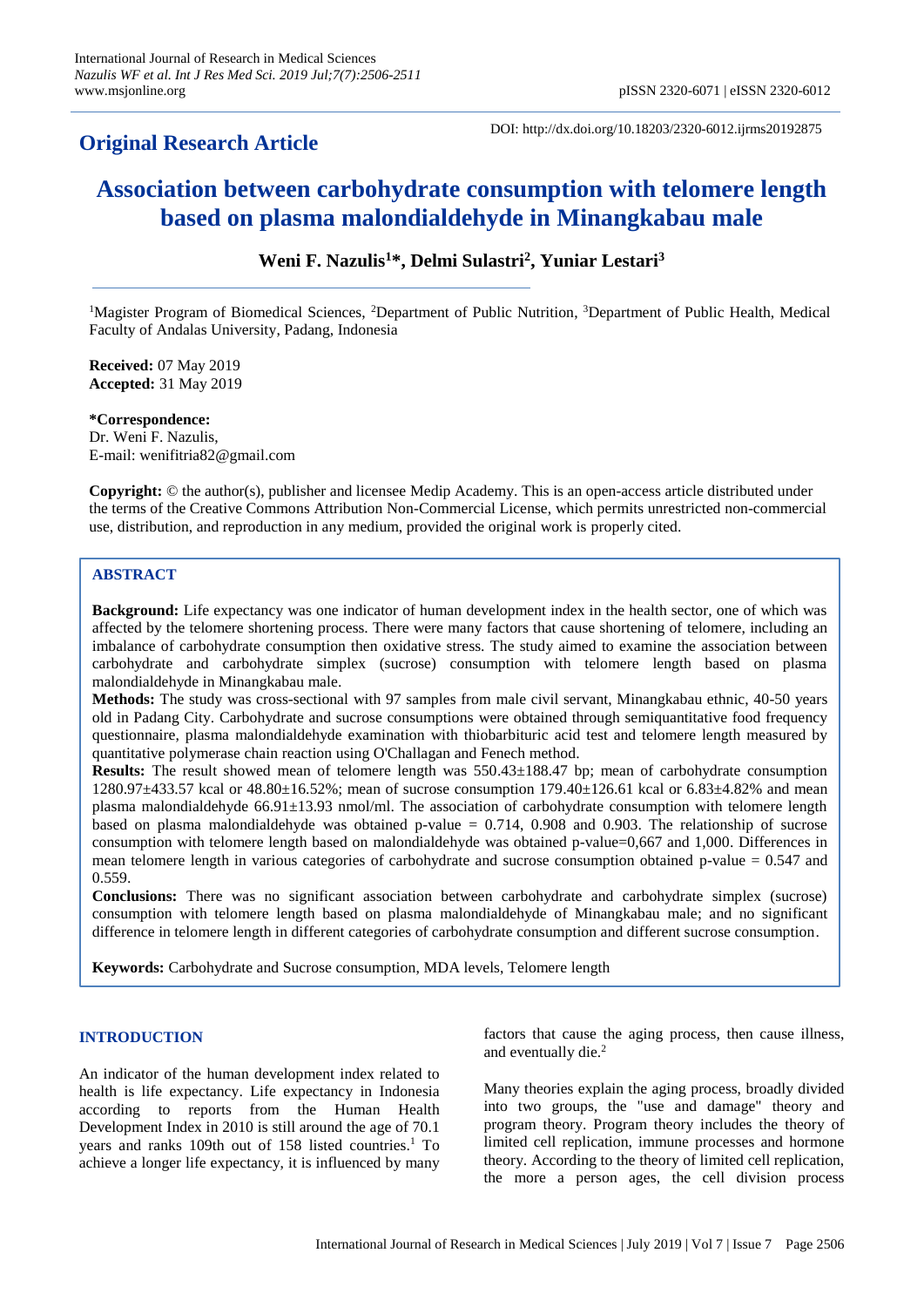continues which occurs at the end of the chromosome of deoxyribonucleic acid or deoxyribonucleic acid (DNA), specifically, the structure is called telomere. The shortening mechanism of telomere is what determines the lifespan of body cells which then determines the length of one's age.<sup>2</sup>

Telomeres are part of the non-coding DNA structure found at the ends of chromosomes, with a length of between 5-20 kilobases (kb).<sup>3</sup> At the time of cell division. telomere also shortens around 30-200 bp which will eventually lead to aging.<sup>4</sup> There are many factors that cause telomere shortening, including diet or consumption of food that is not balanced, one of which is the consumption of daily carbohydrates and oxidative stress that occurs in someone.<sup>2</sup>

Carbohydrates themselves can basically be grouped on carbohydrate simplex and complex carbohydrates, where carbohydrate simplex is limited to the most is 10% of the total calories needed in a day. One of the most commonly known and most widely consumed simplex carbohydrates is sucrose.<sup>5</sup>

In the event of hyperglycemia in people with high consumption of carbohydrates, free radicals that are formed exceed the body's antioxidant defenses, which together will increase oxidative stress in cells.<sup>6</sup> One of the most common biomarkers for measuring oxidative stress levels is because the earliest and easiest measurement is to measure the increase in lipid peroxidation products formed, one of the most reliable being an increase in malondialdehyde (MDA) levels.<sup>7</sup>

In people with high carbohydrate consumption, hyperglycemia will occur which will cause high levels of oxidative stress, causing telomere DNA damage, which in turn will cause telomere shortening and premature aging.<sup>8</sup> The purpose of this study was to analyze the association between carbohydrate consumption and telomere length based on the plasma MDA levels of Minangkabau male in Padang City.

# **METHODS**

The research was an observational study with a cross sectional study design, conducted in all Subdistricts in Padang city and examination of plasma MDA levels and telomere length in the Biomedical Laboratory of the Faculty of Medicine, Andalas University. The study was conducted for twelve months in 2016 and 2017. The population in this study were all male civil servants (ASN) who worked in all Subdistricts in Padang City, were Minangkabau ethnic and were 40-50 years old at the time of the study.

Based on the calculation of the sample size for categorical data on the population, the sample size was 97 people. The sampling technique used in this study was simple random sampling.

The dependent variable in this study are carbohydrate consumption and sucrose consumption, with the intermediate variables is MDA levels, and the independent variables of the telomere length of Minangkabau male. Carbohydrate consumption is defined as the daily carbohydrate consumption of respondents based on the semiquantitative FFQ questionnaire obtained from interviews and processing through nutrisurvey. The measuring scale used is ordinal, where carbohydrate consumption is said to be low if carbohydrate consumption <40% of total energy needs, sufficient if carbohydrate consumption is 40-60% of total energy needs and high if carbohydrate consumption is >60% of total energy needs. Sucrose consumption was the daily sucrose consumption of respondents based on the semiquantitative FFQ questionnaire obtained from interviews and processing through nutrisurvey. The measuring scale is ordinal, where consumption of sucrose is said to be sufficient if sucrose consumption is ≤10% of total energy requirements and high if sucrose consumption is >10% of total energy needs.

MDA levels are levels of lipid peroxidation products that are toxic to cells to determine a person's oxidative stress state. MDA examination and telomere length was carried out by taking the respondent's vein blood sample by trained laboratory personnel, then conducting an examination at the Biomedical Laboratory of the Medical Faculty of Andalas University. To determine the MDA level of each sample using a kit from Biovision. Colorimetric analysis was then carried out based on thiobarbituric acid (TBA) reactivity and measured by spectrophotometry to obtain MDA levels in nmol/ml. The measuring scale is ordinal, where plasma MDA levels are said to be low if MDA levels <mean and high if MDA levels ≥ mean.

Telomere length is the length of DNA segment at the end of the eukaryote cell chromosome in leukocytes. Telomere length examination was carried out by taking the blood sample of the respondent and then analyzing it according to the modification of the O'Challaghan and Fenech method and measuring it using real time PCR until the telomere total length was obtained in basepair (bp). The measuring scale is ordinal, where the telomere length is said to be short if the telomere length is  $\leq$ mean and long if the telomere length is ≥mean.

Data analysis was carried out through two stages, namely: (A) Univariate analysis, carried out on each research variable. (B) Bivariate Analysis, which includes two tests, namely: 1) Bivariate analysis with intermediate variables, to see the relationship between independent variables and dependent variables based on intermediate variables. The statistical test used is the chi-square test with a confidence level of 95%. 2) Bivariate analysis for different tests, to find out whether there are differences in telomere length on different carbohydrate consumption using the one way ANOVA test and whether there are differences in telomere length at different sucrose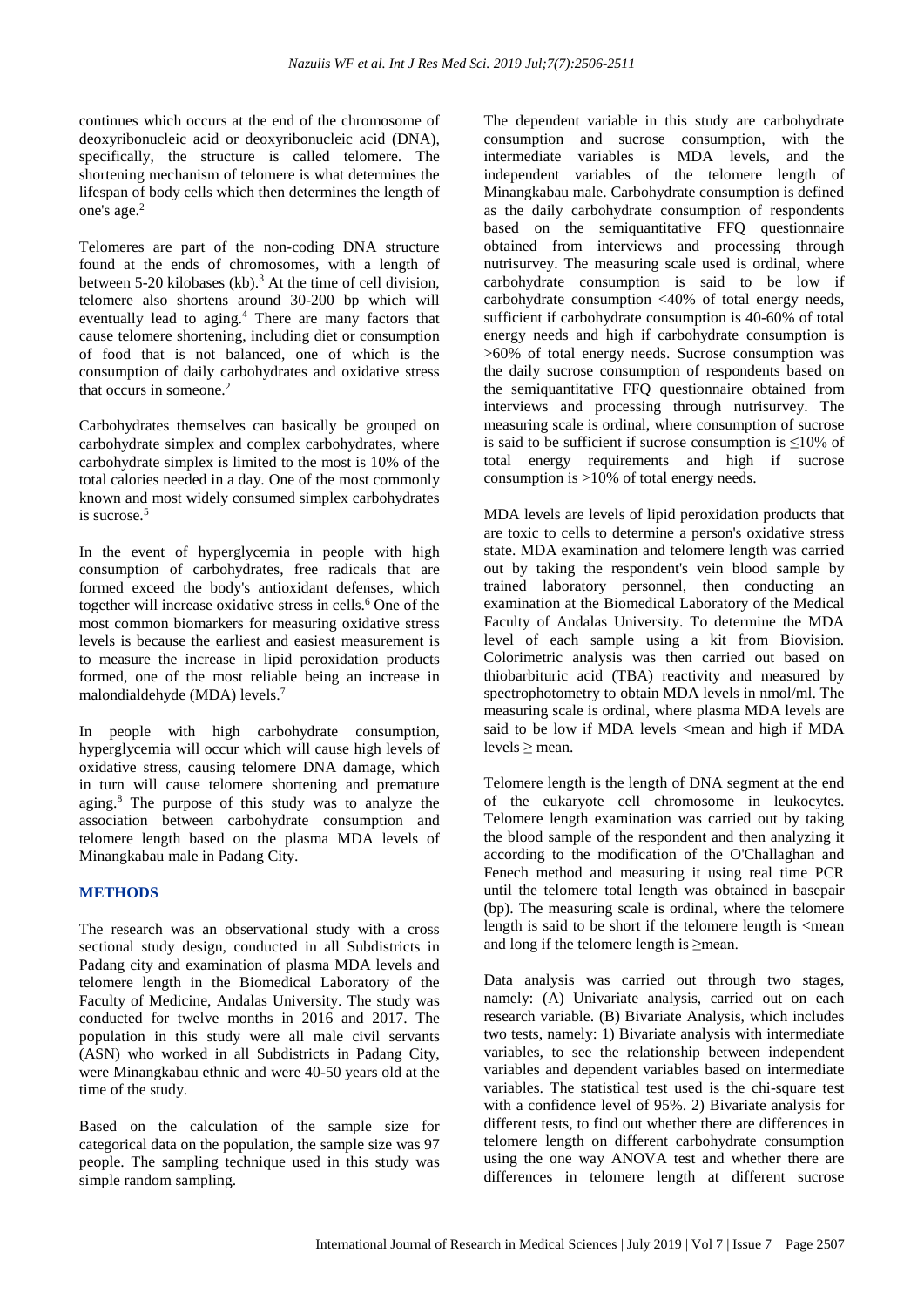consumption using independent t-test with a confidence level of 95%.

#### **RESULTS**

#### *Characteristics of research subjects*

The subjects in this study amounted to 97 males, were Civil Servants (ASN), aged 40-50 years when the study took place, and were ethnic Minangkabau. It is known that the subject has a telomere length which varies with an average of 550.43 bp. Subjects had carbohydrate consumption that varied with an average of 48.80%, had a mean consumption of sucrose 6.83% and plasma MDA levels which also varied with an average of 66.91 nmol/ml (Table 1).

Respondents were then categorized based on telomere length, carbohydrate consumption, sucrose consumption and plasma MDA levels (Table 2).

Based on Table 2, it can be seen that most respondents (53.60%) have shorter telomeres; 22.70% of respondents consume high amounts of carbohydrates; 19.60% of respondents consumed high amounts of carbohydrate simplex (sucrose) and most respondents (52.60%) had high plasma MDA levels.

# **Table 1: Average consumption of carbohydrates in Kcal and %, sucrose consumption in Kcal and %, plasma MDA levels and telomere length.**

| <b>Variable</b>                 | $\mathbf n$ | $Average \pm SD$    | <b>Minimum</b> | <b>Maximum</b> |
|---------------------------------|-------------|---------------------|----------------|----------------|
| Telomere Length $(bp1)$         | 97          | $550.43 \pm 188.47$ | 292.00         | 1034.00        |
| Carbohydrate Consumption (kcal) | 97          | 1280.97+433.57      | 422.96         | 3294.80        |
| Carbohydrate Consumption (%)    | 97          | $48,80 \pm 16,52$   | 16.11          | 125.52         |
| Sucrose Consumption (kcal)      | 97          | $179.40 \pm 126.61$ | 18.80          | 863.20         |
| Sucrose Consumption (%)         | 97          | $6.83 + 4.82$       | 0.72           | 32.88          |
| Plasma MDA level (nmol/ml)      | 97          | $66.91 \pm 13.93$   | 33.60          | 95.20          |

 $1bp = basepair$ 

#### **Table 2: Frequency distribution of respondents based on carbohydrate, sucrose, plasma MDA, and telomere length consumption categories.**

| <b>Variable</b>            |    | $\frac{0}{0}$ |  |  |
|----------------------------|----|---------------|--|--|
| <b>Telomere length</b>     |    |               |  |  |
| Short                      | 52 | 53.60         |  |  |
| Long                       | 45 | 46.40         |  |  |
| Carbohydrate consumption   |    |               |  |  |
| Low                        | 30 | 30.90         |  |  |
| Sufficient                 | 45 | 46.40         |  |  |
| High                       | 22 | 22.70         |  |  |
| <b>Sucrose consumption</b> |    |               |  |  |
| Sufficient                 | 78 | 80.40         |  |  |
| High                       | 19 | 19.60         |  |  |
| Plasma MDA level           |    |               |  |  |
| Low                        | 46 | 47.40         |  |  |
| High                       | 51 | 52.60         |  |  |

## *Association of carbohydrate consumption and telomere length based on plasma MDA levels in Minangkabau male*

Table 3 shows data on carbohydrate consumption with the telomere length of Minangkabau male based on plasma MDA levels, where there are 7.21% of respondents who consume carbohydrates in the high category, have high plasma MDA levels and shorter telomere lengths.

The Chi-Square statistical test results showed that low carbohydrate consumption was not significantly associated with telomere length based on Minangkabau male Plasma MDA levels ( $p = 0.714$ ), while carbohydrate consumption was not significantly associated with telomere length based on plasma MDA levels of Minangkabau male ( $p = 0.908$ ), and high carbohydrate consumption was not significantly associated with telomere length based on Minangkabau male MDA levels  $(p = 0.903)$ .

So, there is no significant relationship between carbohydrate consumption with telomere length based on plasma MDA levels of Minangkabau male.

#### *Association of sucrose consumption with telomere length based on plasma MDA level of Minangkabau male*

Table 4 shows the relationship of sucrose consumption with the telomere length of Minangkabau male based on Plasma MDA levels, where there were 8.25% of respondents with high sucrose consumption, having high plasma MDA levels and short telomere length.

Chi-Square statistical test results show that sufficient sucrose consumption is not significantly associated with telomere length based on Minangkabau male plasma MDA levels ( $p = 0.667$ ) and at high sucrose consumption not significantly associated with telomere length based on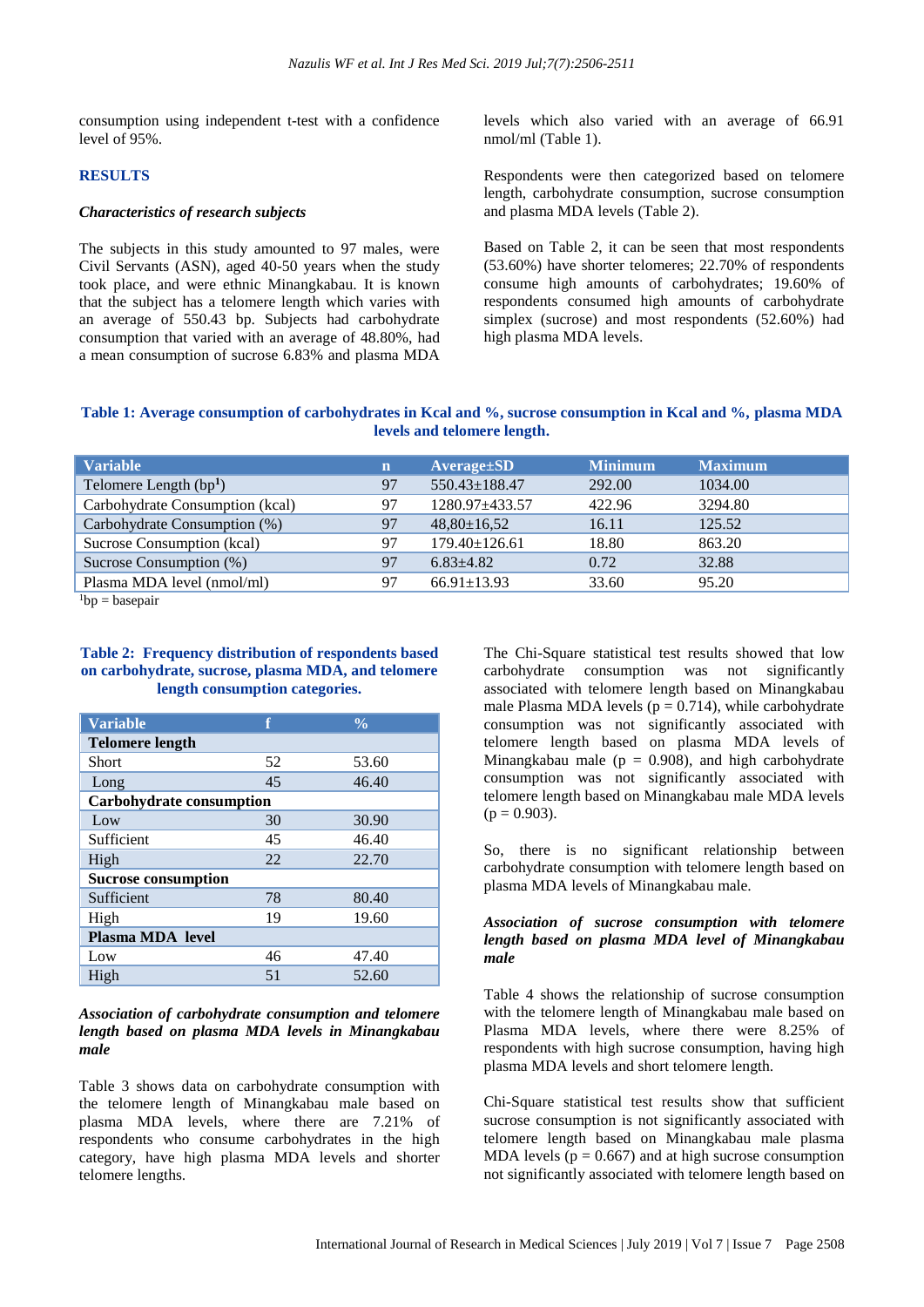plasma MDA levels  $(p = 1,000)$ . So, there is no significant relationship between sucrose consumption and telomere length based on plasma MDA levels of Minangkabau male.

## **Table 3: Data on association between consumption of carbohydrates and telomere length based on plasma MDA level of Minangkabau male.**

| Carbo-hydrate | <b>Plasma MDA</b> | <b>Telomere length</b> |             | <b>Total</b>  |              |
|---------------|-------------------|------------------------|-------------|---------------|--------------|
| consum-ption  | <b>level</b>      | <b>Short</b>           | Long        |               | $\mathbf{p}$ |
| Low           | Low               | 8(8.25%)               | $7(7.21\%)$ | $15(15.46\%)$ | 0.714        |
|               | High              | 6(6.19%)               | 9(9.28%)    | $15(15.46\%)$ |              |
| Sufficient    | Low               | $15(15.46\%)$          | 8(8.25%)    | 23(23.71 %)   | 0.908        |
|               | High              | $13(13.40\%)$          | 9(9.28%)    | $22(22.68\%)$ |              |
| High          | Low               | $3(3.09\%)$            | $5(5.15\%)$ | 8(8.25%)      | 0.903        |
|               | High              | $7(7.21\%)$            | $7(7.21\%)$ | 14(14.43 %)   |              |

#### **Table 4: Data on the relationship of sucrose consumption with telomere length based on plasma MDA levels of Minangkabau male.**

| <b>Sucrose</b> | <b>Plasma MDA</b> | <b>Telomere Length</b> |               | <b>Total</b>  |       |
|----------------|-------------------|------------------------|---------------|---------------|-------|
| consumption    | Level             | <b>Short</b>           | Long          |               |       |
| Sufficient     | Low               | 23(23.71 %)            | 18(18.56 %)   | 41(42.27%)    | 0.667 |
|                | High              | $18(18.56\%)$          | $19(19.59\%)$ | $37(38.14\%)$ |       |
| High           | Low               | $3(3.09\%)$            | $2(2.06\%)$   | $5(5.15\%)$   | 1.000 |
|                | High              | 8(8.25%)               | $6(6.19\%)$   | 14(14.43 %)   |       |

# *Mean difference of telomere length in various categories of carbohydrate consumption and sucrose consumption*

Based on Table 5, it can be seen that there are differences in telomere mean length in various categories of carbohydrate and sucrose consumption. However, the ANOVA statistical test results showed a value of  $p =$ 0.547, which means that there was no significant difference in mean telomere length based on differences in carbohydrate consumption categories.

The results of the independent t-test statistical test also showed a value of  $p = 0.559$ , which means that there were no significant differences in mean telomere length based on differences in sucrose consumption categories.

# **Table 5: Average distribution of telomere length in various categories of carbohydrate consumption and sucrose consumption.**

| <b>Variable</b>                 | <b>Telomere Length</b><br>Average±SD (bp) | Ю     |  |  |  |
|---------------------------------|-------------------------------------------|-------|--|--|--|
| <b>Carbohydrate Consumption</b> |                                           |       |  |  |  |
| Low                             | 575.13±217.84                             |       |  |  |  |
| Sufficient                      | $528.24 \pm 172.43$                       | 0.547 |  |  |  |
| High                            | $562.14 \pm 180.23$                       |       |  |  |  |
| <b>Sucrose Consumption</b>      |                                           |       |  |  |  |
| Sufficient                      | 555.99±193.53                             | 0.559 |  |  |  |
| High                            | $527.63 \pm 168.95$                       |       |  |  |  |

#### **DISCUSSION**

Nationally, the male population consumes more energy from carbohydrates (62.5%) than the female population  $(59.5\%)$ .<sup>9</sup> In this study, it was found that carbohydrate consumption of Minangkabau male was at an average of 48.80% and respondents were more in the category of adequate carbohydrate consumption (40-60% of total energy needs), which was 46.40%. The results of this study are almost the same as the results of the study of Kark JD et al (2012) in 609 Israeli adults, where the average carbohydrate consumption was 48.60%.<sup>10</sup>

In this study, the sucrose consumption of Minangkabau male was obtained at an average of 6.83% and consumed more sucrose in the sufficient category (<10% of total energy) which was as much as 80.40%. The results of this study are almost the same as the results of a study by Leung et al (2014) which found that consumption of sucrose-rich sweet drinks in American adults aged 35-65 years ranged from 8.9 to 9.9% (236-260 kcal) or in the sufficient category.<sup>11</sup>

Malondialdehyde (MDA) is one of the lipid peroxidation products that are toxic to cells. The high level of MDA in plasma shows an increase in free radicals and a decrease in antioxidants in the body.<sup>12</sup> In this study, the average MDA level of the Minangkabau ethnic male plasma was 66.91 nmol/ml and more had plasma MDA levels in the high category of 52.60%. This result is higher than the results of Palmieri et al (2014) in Italy which produced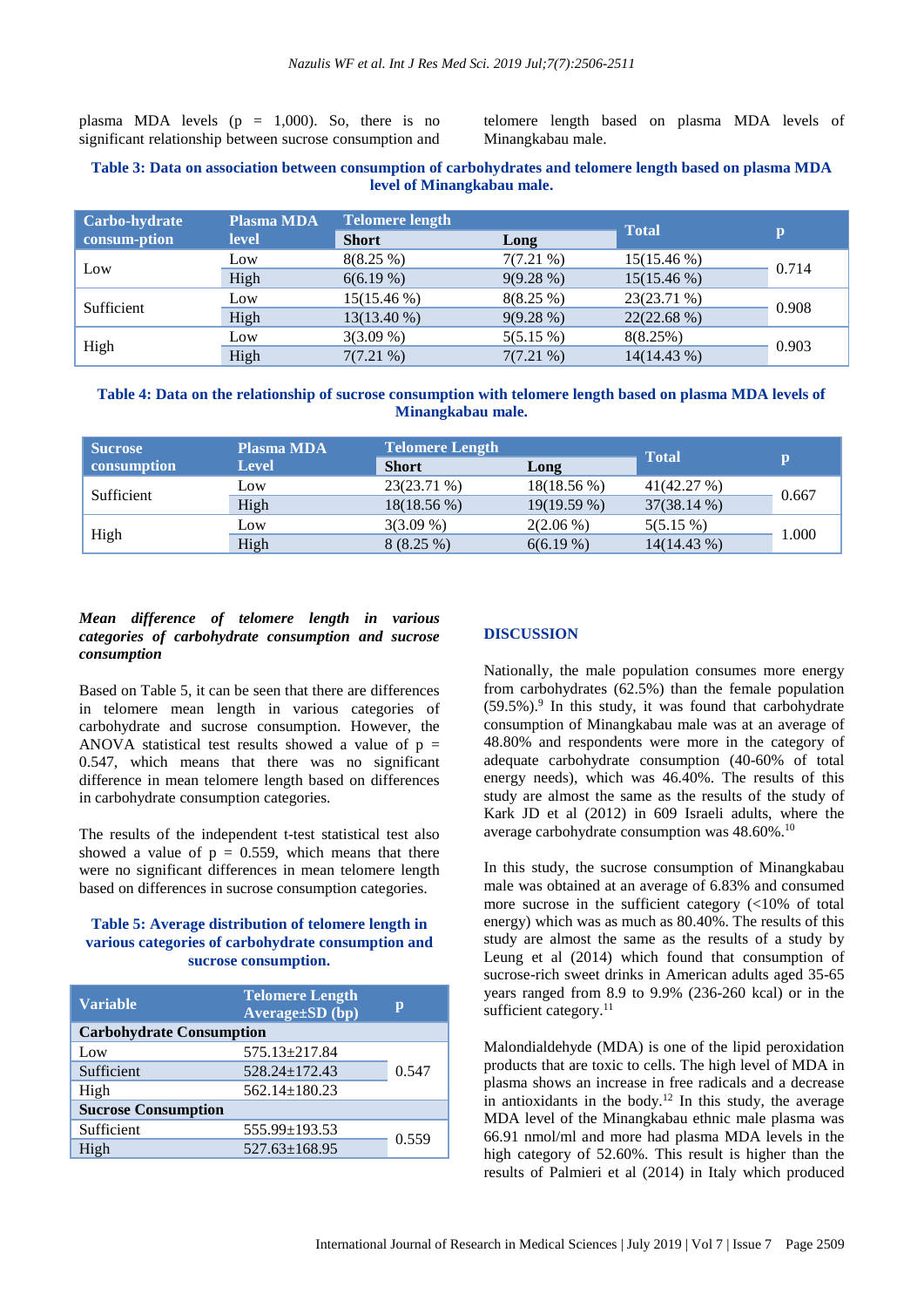plasma MDA levels in adult males is 2.5 nmol/ml.<sup>13</sup> This difference in results may be due to racial (ethnic) differences, other than that due to differences in reagents or kits used. In Palmieri et al's study, plasma MDA measurements using thiobarbituric acid reactive substances (TBARS) tests with reagent assay kits (Abnova, Taiwan), while this study with Bio Vision's Lipid Peroxidation Assay Kit.<sup>14</sup>

Telomeres function to maintain chromosomal stability and integrity and play an important role in determining the amount of cell division that can be done normally.<sup>15</sup> Telomere length is influenced by many factors including age, genetics, epigenetic and environmental improvements, economic and social conditions, physical exercise, weight and smoking.<sup>16</sup> The results showed that the absolute telomere length of Minangkabau male aged 40-50 years ranged from 292 bp-1034 bp with an average telomere length of 550.43 bp. This result is lower than the standard telomere absolute examination results by O'Callaghan and Fenech (2011) without distinguishing sex in old age i.e. 380.43 bp-1891 bp with a mean of 941.30 bp.<sup>17</sup> This difference occurs because the telomere length of humans is influenced by many factors including telomere length at birth, gender, age, race differences, environment, smoking, physical exercise, eating habits, disease and obesity.<sup>8</sup>

Based on the results of the study, it was also found that there was no relationship between carbohydrate consumption and telomere length based on plasma MDA levels of Minangkabau male. The results of this study are in line with the results of the cross sectional study of 840 adults in the United States aged 45-84 years conducted by Nettleton and friends (2008) who obtained the same results that food consumption from the carbohydrate group was not significantly associated with telomere length the person.<sup>18</sup>

In this study, it was also found that there was no relationship between sucrose consumption and telomere length based on plasma MDA levels of Minangkabau male. The results of this study are in line with the results of a cross-sectional study conducted by Calzon and friends (2015) in 287 male and female Spaniards, in a review made by Freitas-Simoes (2016) mentioning that sweet drinks (rich in sucrose) are not significantly associated with telomere length.<sup>19</sup> Likewise, with the results of research conducted by Lee et al (2015) in 1958 middle-aged and older Korean adults found that there was no significant relationship between carbonated sweet drinks (high in sucrose) and telomere length.<sup>20</sup>

Research shows that short-term limited caloric intake increases mitochondrial numbers and improves respiratory chain function, reduces ROS production and ultimately prevents shortening of telomere length. $2<sup>1</sup>$ 

In this study, it was found that telomere results were longer in respondents who consumed lower amounts of carbohydrates, although there was no significant difference in telomere length with different carbohydrate consumption among respondents after statistical tests. In this study also obtained longer telomeres in respondents who consumed sufficient amounts of sucrose and shorter telomeres in respondents who consumed high amounts of sucrose, although there was no significant difference in telomere length with respondent's sucrose consumption after statistical tests. The results of this study are almost the same as the results of a study by Zhou et al (2016) in China, which shows that at different telomere lengths (short, medium and long), there is no significant difference in carbohydrate consumption.<sup>21</sup>

# **CONCLUSION**

Minangkabau male consume enough carbohydrates, consume sufficient amounts of sucrose, have high plasma MDA levels and have short telomere lengths. There is no relationship between carbohydrate consumption or sucrose consumption with telomere length based on plasma MDA levels of Minangkabau male or it can be said that carbohydrate consumption or high consumption of sucrose will not directly cause high levels of plasma MDA which then affects the telomere length of Minangkabau male, because of the many factors that affect telomere length. There were no significant differences in mean telomere length based on carbohydrate consumption and different consumption of sucrose.

Further research is suggested to examine other factors that influence the telomere shortening process, especially in Indonesia or especially for the Minangkabau ethnic group, because of the limited research on this subject, examining the role of telomerase enzymes, other nutrients and endogenous antioxidants in telomere shortening and sample separation between the sick and the healthy.

#### **ACKNOWLEDGEMENTS**

Authors would like to thank Prof. Dr. Delmi Sulastri, MS, Sp. GK and Dr. Yuniar Lestari, M. Kes, FISPH, FISCM as Advisor, for their contributions and participation in supporting this research.

#### *Funding: No funding sources*

*Conflict of interest: None declared*

*Ethical approval: The study was approved by the Institutional Ethics Committee of the Faculty of Medicine, Andalas University, Padang, West Sumatra, Indonesia*

#### **REFERENCES**

- 1. Ministry of Health, Republic of Indonesia. Basic Health Research, 2010. Jakarta; 2010a.
- 2. Pangkahila W. Stay Young, Healthy and Quality. Kompas Media Nusantara: Jakarta; 2017.